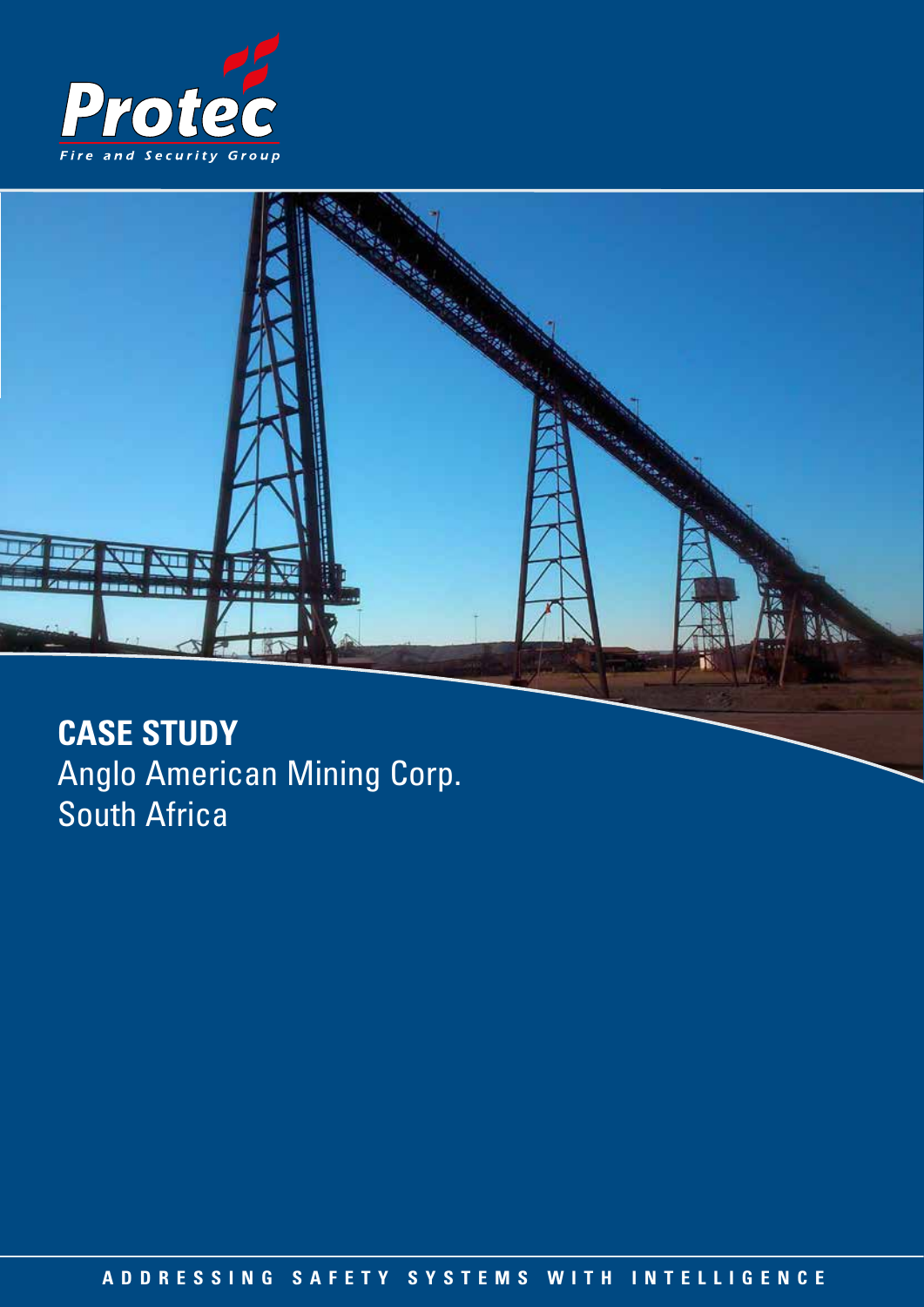# **Aspirating Detection System Case Study**



### **Anglo American PLC, Kumba Iron Ore, Sishen Iron Ore Mine, Kathu, South Africa.**

## **Substations, Control Rooms, Server and UPS Rooms**

Following the successful implementation of the their Pyroshield IG55 Fire Extinguishing System a number of years ago, Alien Systems & Technologies (Pty) Ltd AST presented the Protec Cirrus Pro aspirating fire detection solution to Anglo American Mining Corp.

The Cirrus Pro 100 aspirating detector was identified as a detection system solution which could potentially, solve the issue the mining site has with unwanted Fire Alarms from dust contamination. Despite dust prevention measures, such as room pressurisation systems, the level of dust contamination is such that it effectively renders optical detection methods ineffective. The alternative heat type point detection method only provides a response time that would be too long resulting in significant damage prior to detection/intervention.

Cirrus Pro aspirating detectors are unique within the aspirating detection industry as they utilise 'Cloud Chamber' detection technology. The two main benefits of this technology are immunity to unwanted alarms from dust and early warning fire detection in advance of any optical based aspirating smoke detection technology.

Approximately 120 Cirrus Pro 100 units were installed around the site within Substations, Control Rooms, Server and UPS Rooms; as was specified by the customer in their own internal documentation and procedures. They have specified that the Cirrus Pro is to be used as a zone input on a conventional fire control panel and there must always be a minimum of two Cirrus Pro detectors (one on each zone).

The use of Cirrus Pro detectors to signal the operation of Pyroshield IG55 Gaseous Fire Extinguishing Systems, indicated the confidence the customer has in this product to deliver a reliable fire alarm signal in what is probably their worst kind of environment for triggering false alarms.

Following the installation of the Cirrus Pro 100's, it has been proven to be a reliable system for this environment detecting a number of actual fire situations as detailed in the Fire Event Reports and to date, shows a 100% alarm response success rate.

#### **Anglo American Fire Alarm Specification for Substations - Eng-Spec-002-Rev 00**

Protec Cirrus Pro Aspirating Fire Detector have been specified by Anglo American for their Substations Fire Detection Systems. Anglo American requested the following requirements within their engineering specification of which the Cirrus Pro meets in every respect:

*The Aspirating Fire Detection System shall be of a 'cloud chamber' type like that of the Cirrus Pro or similar. The system must be capable of recognising the normal quantity of airbourne sub-micron particles within each protected area, and to detect an abnormal or alarm quantity of sub-mircon particles produced by combustion, electrical arcing or overheating. The system must have the capability of detecting particles of 0.0025 microns as created by combustion, electrical arcing or overheating.*

*The system must NOT be responsive to false alarm conditions resulting from ordinary dust, moisture (water vapour), air currents (change in air pressure and/or velocity) or ambient thermal changes.*



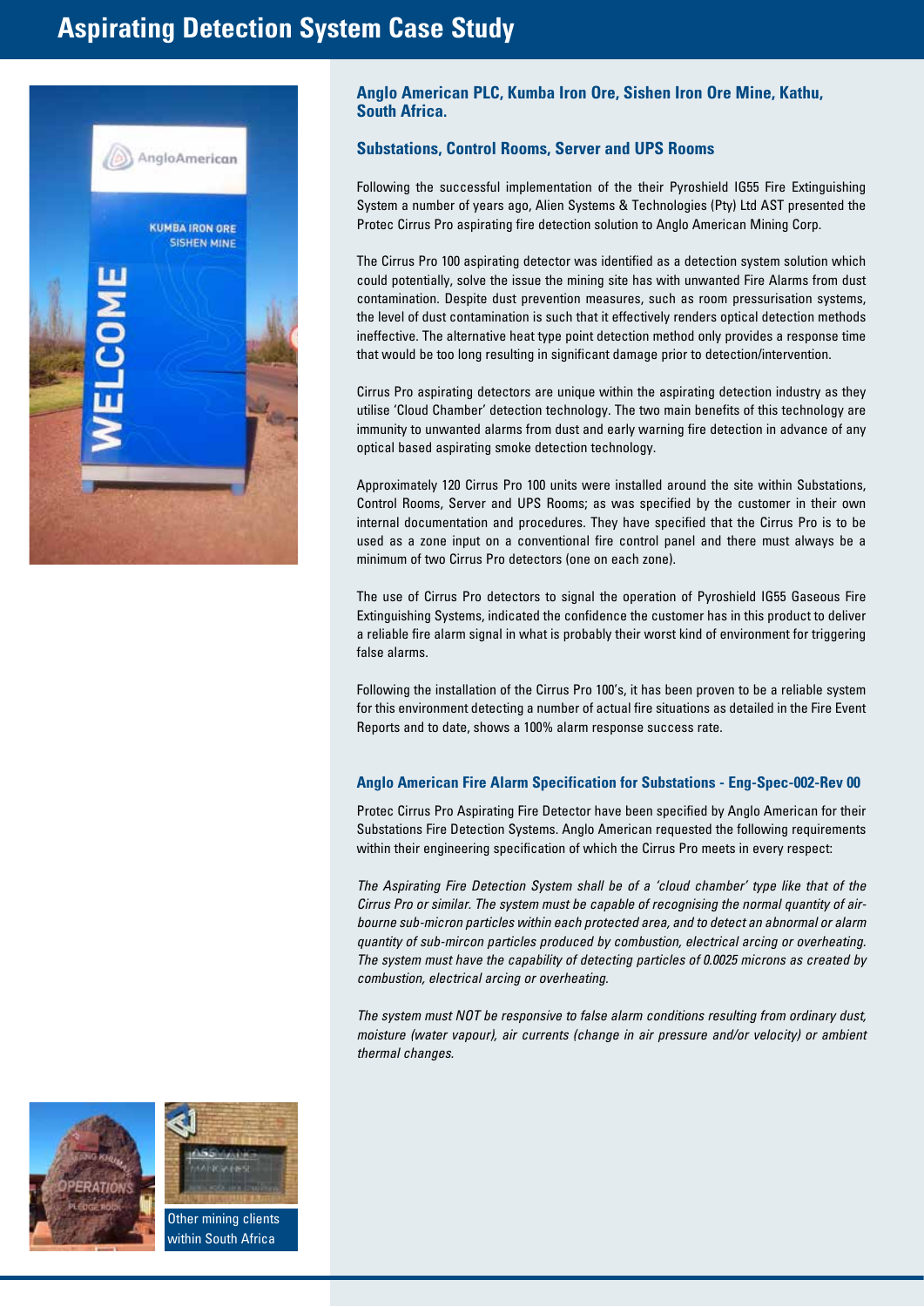# Protec

### **Fire Event Reports**



#### **Drum Plant Substation, 11Kv Room – July 2019**

Within the switchgear, a malfunctioning SF6 breaker overheated which resulted in a fire. Both Cirrus Pro 100 units detected this event and initiated a fire signal to the Conventional Fire Control Panel. This raised the alarm and signalled the operation of the Pyroshield IG55 Fire Extinguishing System. This resulted in minimal damage to the room and only scorching and charring occurred ensuring only a single tier of switchgear was required to be replaced.



### **G1000 Substation, UPS Room – June 2019**

Smouldering wires on an obsolete battery tripping unit caused a fire in the UPS room. Both Cirrus Pro 100 units detected this event and initiated a fire signal to the Conventional Fire Control Panel. This raised the alarm and signalled the operation of the Pyroshield IG55 Fire Extinguishing System.



#### **Stacker 772, E-house Room – November 2018**

Within the E-House on the Stacker 772 Machine, a malfunctioning fan within the air conditioner overheated and caught fire. As per the specification requirements both Cirrus Pro 100 units detected this event and triggered a fire signal to the Conventional Fire Control Panel and the Pyroshield IG55 Fire Extinguishing System was initiated. Only a small amount of damage occurred and considering that the client could only determine the source of the alarm as a fire event after thorough investigation and removal of the air conditioning unit cover, it proves the Protec Cirrus Pro 'cloud chamber' detector is able to identify fire threats at a very early stage and signal to supporting fire extinguishing systems in unmanned rooms.



#### **Drum Plant Substation, 380V Room – November 2018**

Within the floor void of a substation, a cable joint overheated due to a higher than normal resistance on the joint. Two Cirrus Pro units detected the overheating cable and triggered a fire signal to the Conventional Fire Control Panel and initiated the operation of the Pyroshield IG55 Fire Extinguishing System. There was no significant evidence suggesting that flames had occurred, which suggests the Cirrus Pro detected the incident prior to it becoming a significant fire event. Only distortion of the cable insulator and charring around the joint cover occurred.

380V Room image on the right shows interconnections between a Cirrus Pro 100 aspirating detector and the Conventional Fire Control Panel. On the initiation of signals from two separate Cirrus Pro 100 aspirating detectors, a further signal is then raised to instigate operation of the Pyroshield IG55 Fire Extinguishing System.

As a result of the 100% success rate detailed above, Sishen Iron Ore Mine are now considering the deployment of Cirrus Pro Locators to be used when the Cirrus Pro 100 goes into pre-alarm. The portable Pro Locator can then be used to discover the source of the pre-alarm prior to it resulting in a fire event.

#### **Other Mining Projects in South Africa in Namibia**

- **Khumani Iron Ore Mine** Substations, E-House Substations, PLC Monitoring Equipment Rooms.
- **Black Rock Manganese Mine** Surface and Underground Substations
- **Glencore GGV Open Cast Coal Mine** Surface Substations and Conveyor Tunnels
- **Husab Uranium Mine Namibia** Data Centres
- **Pretoria Portland Cement** Conveyor Tunnel Operating Water Mist Suppression Systems



Overheated SF6 Breaker



Sampling pipe installation



E-House Room





380V Room

Many thanks to our Partner Alien Systems & Technologies (Pty) Ltd with these projects.